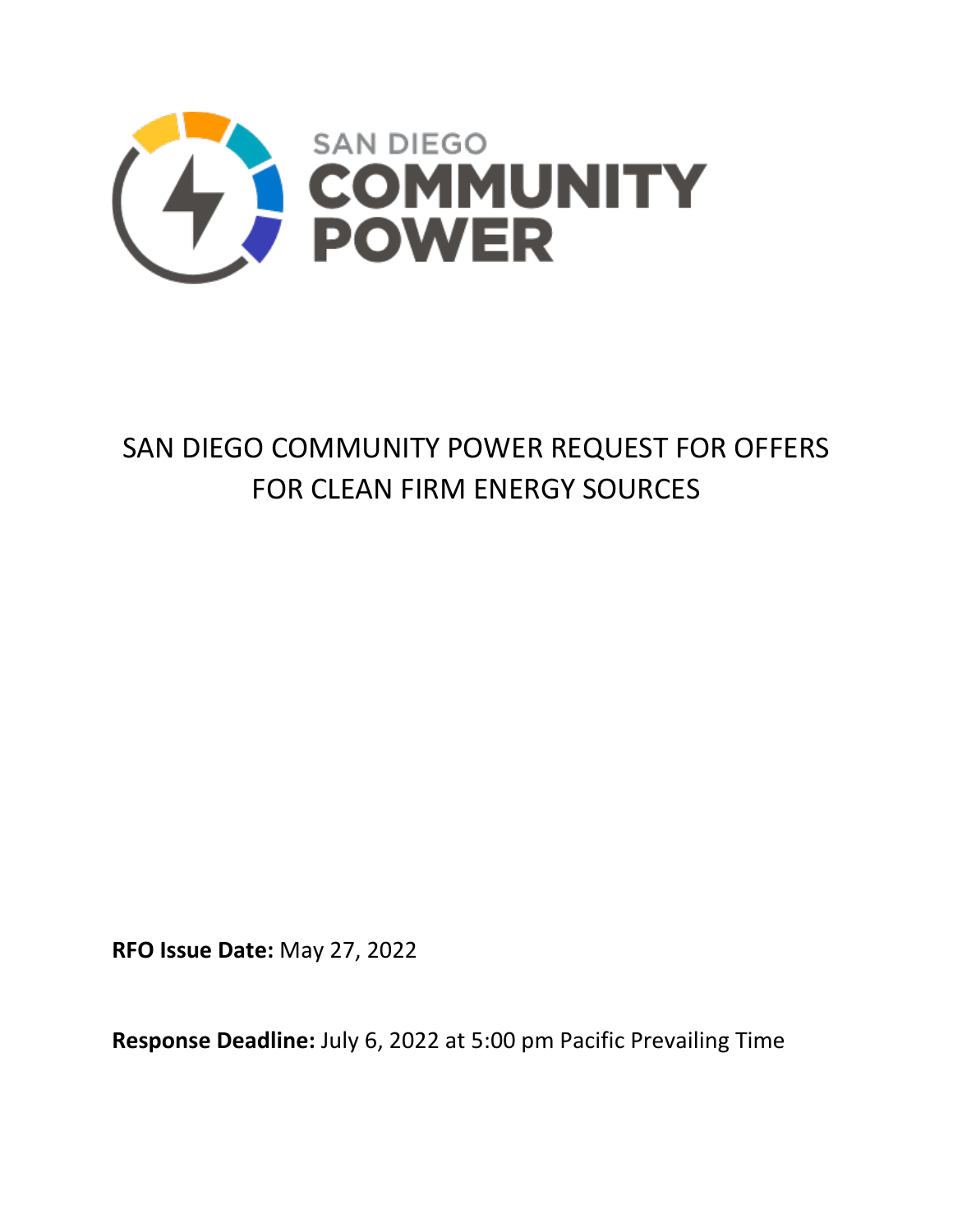# **Table of Contents**

|                | 1.1 |  |  |  |
|----------------|-----|--|--|--|
| $\overline{2}$ |     |  |  |  |
|                | 2.1 |  |  |  |
|                | 2.2 |  |  |  |
|                | 2.3 |  |  |  |
|                | 2.4 |  |  |  |
| 3              |     |  |  |  |
|                | 3.1 |  |  |  |
|                | 3.2 |  |  |  |
| 4              |     |  |  |  |
|                | 4.1 |  |  |  |
|                | 4.2 |  |  |  |
|                | 4.3 |  |  |  |
|                | 4.4 |  |  |  |
|                | 4.5 |  |  |  |
|                | 4.6 |  |  |  |
| 5              |     |  |  |  |
| 6              |     |  |  |  |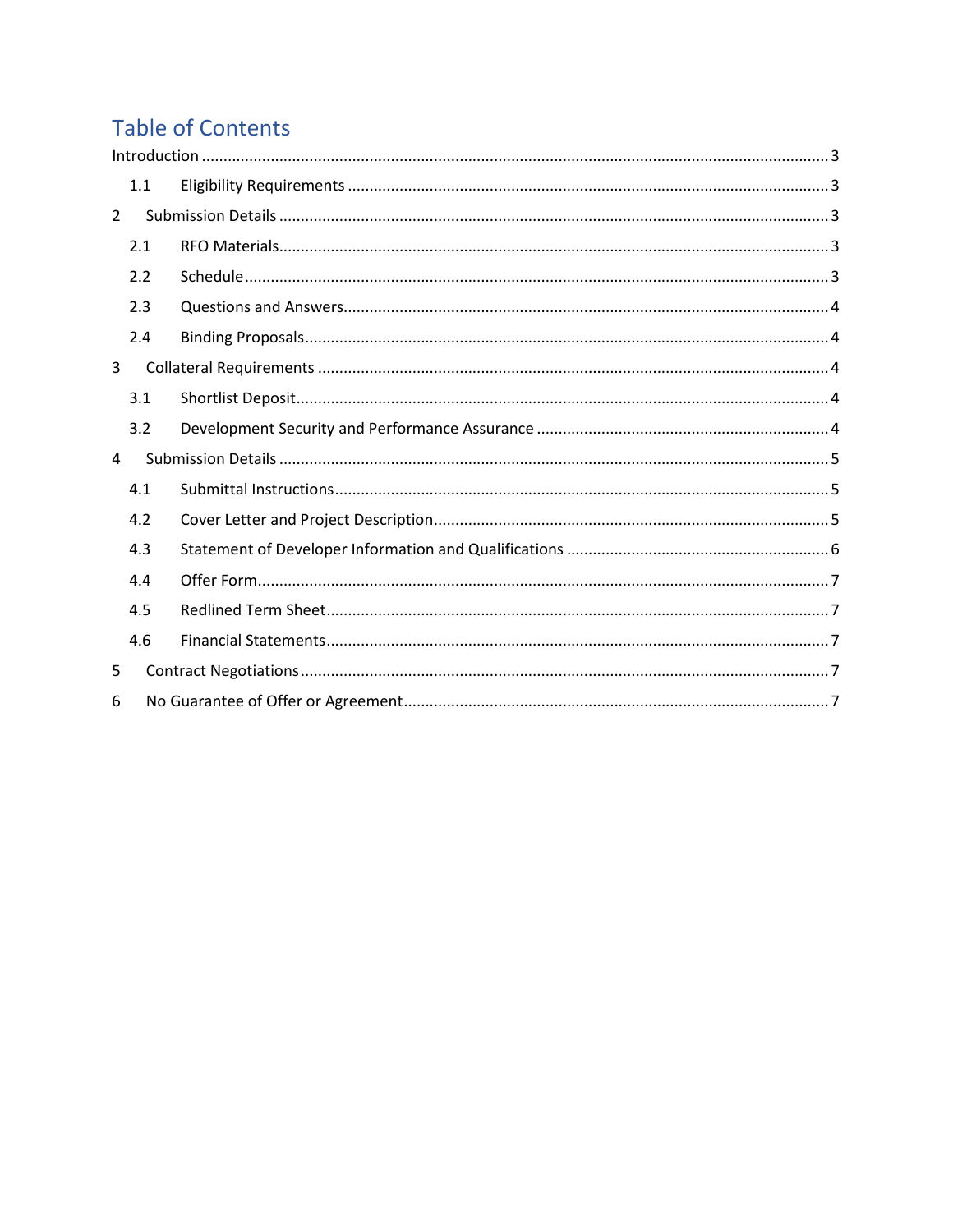# <span id="page-2-0"></span>Introduction

San Diego Community Power ("SDCP") is issuing this request for offers ("RFO") for "Clean Firm Resources" that meet procurement obligations set forth in California Public Utilities Commission ("CPUC") Decision 21-06-35 (D-21-06-035), the Decision Requiring Procurement to Address Mid-term Reliability (2023-2026). Through this RFO, SDCP is seeking to acquire energy, capacity and environmental attributes for up to 50 MW from one or more new Clean Firm generation projects.

## <span id="page-2-1"></span>1.1 Eligibility Requirements

SDCP is seeking new generation projects that meet the D-21-06-035 requirements for so-called long lead time Clean Firm Resources. Specifically, SDCP seeks offers from resources with the following characteristics:

- Has no on-site emissions or is eligible under the requirements of California's Renewables Portfolio Standard program;
- Has at least an 80 percent capacity factor;
- Is not weather dependent or subject to use limitations; and
- Is a generating asset and not a storage project

SDCP seeks projects that will be online by June 1, 2026 and will also consider projects with online dates after June 1, 2026 but before January 1, 2028. Contract delivery terms shall be a minimum of ten years and a maximum of 25 years. All projects must be incremental to the CPUC's baseline list.<sup>[1](#page-2-5)</sup>

Projects must also meet minimum CPUC and CAISO requirements for participation in the resource adequacy program and must be able to participate in CAISO electricity markets. Projects not directly interconnected to the CAISO must have the ability to provide energy and resource adequacy as a dynamic transfer.

# <span id="page-2-2"></span>2 Submission Details

#### <span id="page-2-3"></span>2.1 RFO Materials

Participants may access and download all RFO documents and posted Q&A at Solicitations - San Diego [Community Power \(sdcommunitypower.org\)](https://sdcommunitypower.org/resources/solicitations/) (the "RFO Website").

### <span id="page-2-4"></span>2.2 Schedule

The following schedule and deadline apply to this RFO. SDCP reserves the right to amend the proposed schedule at any time at its sole discretion.

| <b>EVENT</b>                       | <b>DATE</b>                       |
|------------------------------------|-----------------------------------|
| RFO Issuance                       | May 27, 2022                      |
| <b>Questions Due</b>               | June 10, 2022                     |
| Q&A Posted                         | June 17, 2022                     |
| <b>Responses Due</b>               | July 6, 2022                      |
| <b>Shortlist Selection</b>         | July 22, 2022                     |
| <b>Contract Negotiation Period</b> | July 25, 2022 - September 9, 2022 |

<span id="page-2-5"></span><sup>1</sup> https://www.cpuc.ca.gov/-/media/cpuc-website/divisions/energy-division/documents/integrated-resource-planand-long-term-procurement-plan-irp-ltpp/d2106035 baseline gen list.xlsx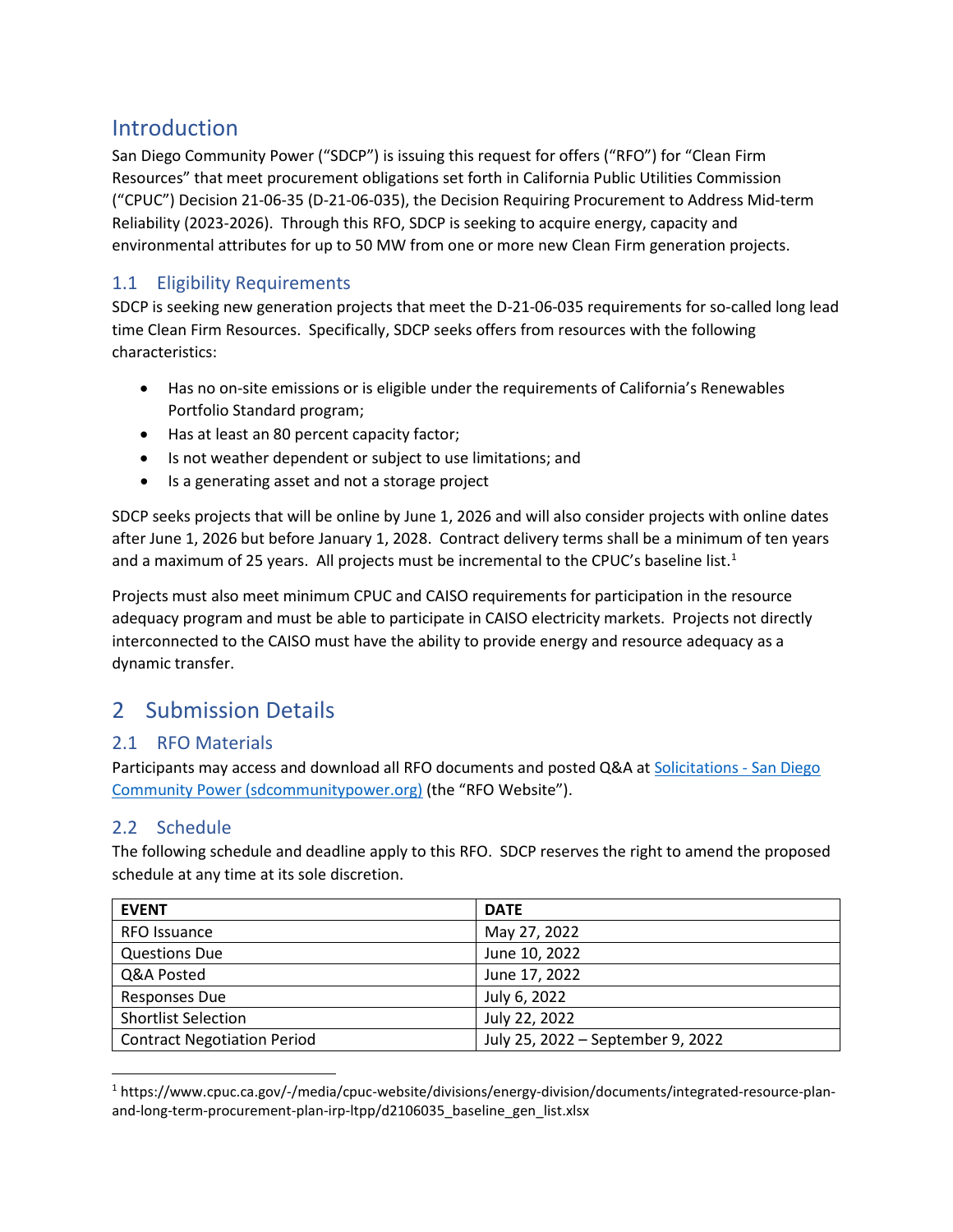#### <span id="page-3-0"></span>2.3 Questions and Answers

All inquiries or questions pertaining to the requirements set forth in the RFO may be submitted via email to sdcp.procurement@pacificea.com by 5:00 pm PPT on June 10, 2022. Questions and responses will be made public for all participants and posted on the RFO website. SDCP will respond to questions at its discretion. Responses to similar questions may be consolidated within SDCP's list of posted responses.

### <span id="page-3-1"></span>2.4 Binding Proposals

Respondents must provide the full legal name of the expected counterparty that would be bound by any agreement with SDCP resulting from this solicitation. The cover letter provided by the respondent should be on the respondent's letterhead and signed by an authorized representative of such company.

# <span id="page-3-2"></span>3 Collateral Requirements

### <span id="page-3-3"></span>3.1 Shortlist Deposit

Shortlisted respondents will be required to submit a shortlist deposit. The deposit is intended to secure the obligations of any shortlisted respondent during the negotiation period and to ensure that each offer has been carefully considered. The shortlist deposit will be \$4.00 per kW of offered nameplate capacity.

The shortlist deposit will be returned to the respondent if one or more of the following conditions occur:

- Execution of a contract resulting from respondent's offer
- Rejection of the respondents offer
- Written understanding that successful conclusion of contract negotiation is not achievable, as determined by SDCP; or
- SDCP terminates this RFO.

Respondent will forfeit its deposit if:

- Material misrepresentations of information related to the respondent's offer are identified
- Respondent fails to comply with the terms and conditions of this RFO process; or
- Respondent unilaterally withdraws the offer or attempts to materially modify the terms of its offer following the respondent's acceptance of shortlist status and submittal of deposit.

#### <span id="page-3-4"></span>3.2 Development Security and Performance Assurance

SDCP will require collateral to be posted on all executed agreements. The Development Security will be held by SDCP until the Commercial Operation Date of the project. The Performance Assurance is required to be posted on or before the Commercial Operation Date through the end of the Delivery Term.

#### **Credit/Collateral Requirements**

| <b>Product Type</b>  | Development Security (\$/kW) | Performance Security (\$/kW) |
|----------------------|------------------------------|------------------------------|
| Renewable Generation | \$90                         | \$105                        |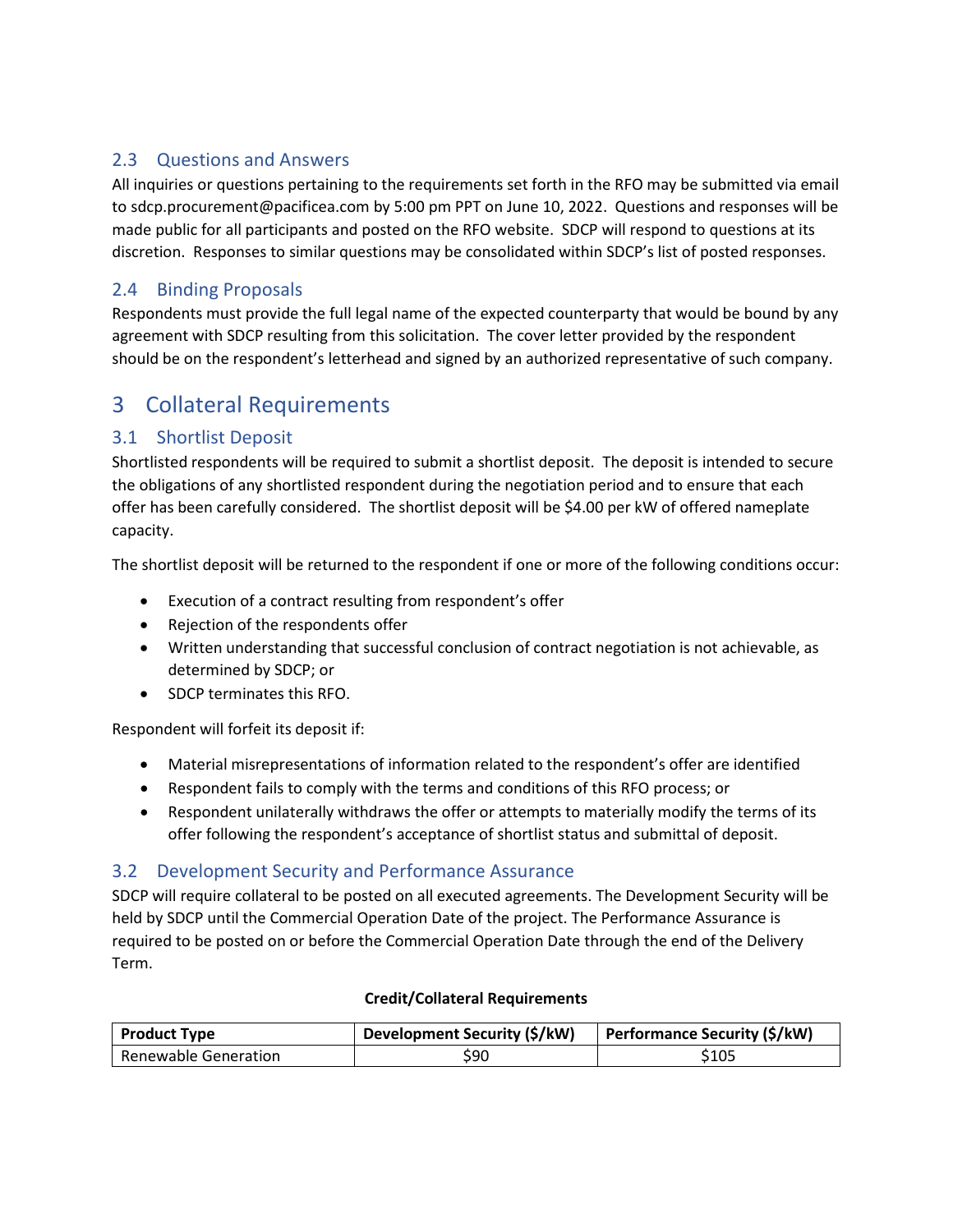# <span id="page-4-0"></span>4 Submission Details

### <span id="page-4-1"></span>4.1 Submittal Instructions

Responses to this RFO must be submitted via email by the deadline listed in Section 2.2 of this RFO. All responses shall be submitted to sdcp.procurement@pacificea.com. Only electronic submittals will be considered. Submission packages must include the following materials to be deemed complete:

- Cover Letter (PDF)
- Statement of Developer Information and Qualifications (PDF)
- Offer Form (Excel)
- Redlined Term Sheet(s) (Word)
- Financial Statements (PDF)

### <span id="page-4-2"></span>4.2 Cover Letter and Project Description

Respondents are to provide a narrative description of the project, including an overview of the generating technology that will be developed/deployed; location and site information; project size; status of project development, transmission interconnection, and permitting; scheduled commercial operation date; pricing; and other relevant characteristics of the project.

Project Technology: Describe whether this technology has been used in the past, including a general overview of its performance history. Describe any risks related to the technology or approach to be used and any steps that will be taken to reduce such risks. If applicable, describe the source of the fuel and address its availability throughout the Delivery Term.

Project site: Describe the project site in detail, including location, acreage, compatibility with proposed project, community response to the proposed project, steps taken or to be taken to secure the site. Provide a description of the current land use within the project footprint, description of status of site control and a detailed site map showing nearest cross streets, latitude and longitude, and any gen-tie required.

Project interconnection and transmission: Please describe whether respondent has submitted an application for interconnection, and the status of such application. Describe the project's proposed interconnection, including proximity to transmission interconnection, any new interconnection facilities or Network Upgrades that would need to be built to accommodate project completion and/or SDCP's receipt of the proposed product(s). Provide queue position, status of completed studies (System Impact Study, Facilities Study, Phase 1 Study, Phase 2 Study, CAISO Full Deliverability Study), interconnection level of the proposed generator (Distribution or Transmission), scheduled Commercial Operation Date and progress related to any applicable agreement. Describe any risks related to the interconnection and full deliverability of the Project and any steps to be taken to reduce these.

Project permitting: Please identify the required permits and the issuing agencies as well as the status of such permits. Discuss the steps being taken to obtain needed permits to build and operate the project, and the expected timeline for issuance of such permits. State whether the project is contingent on any re-zoning of the project site, and what environmental impact assessments (e.g. CEQA or NEPA review) if any will be required. Identify any risks to project permitting, and any steps being taken to reduce these.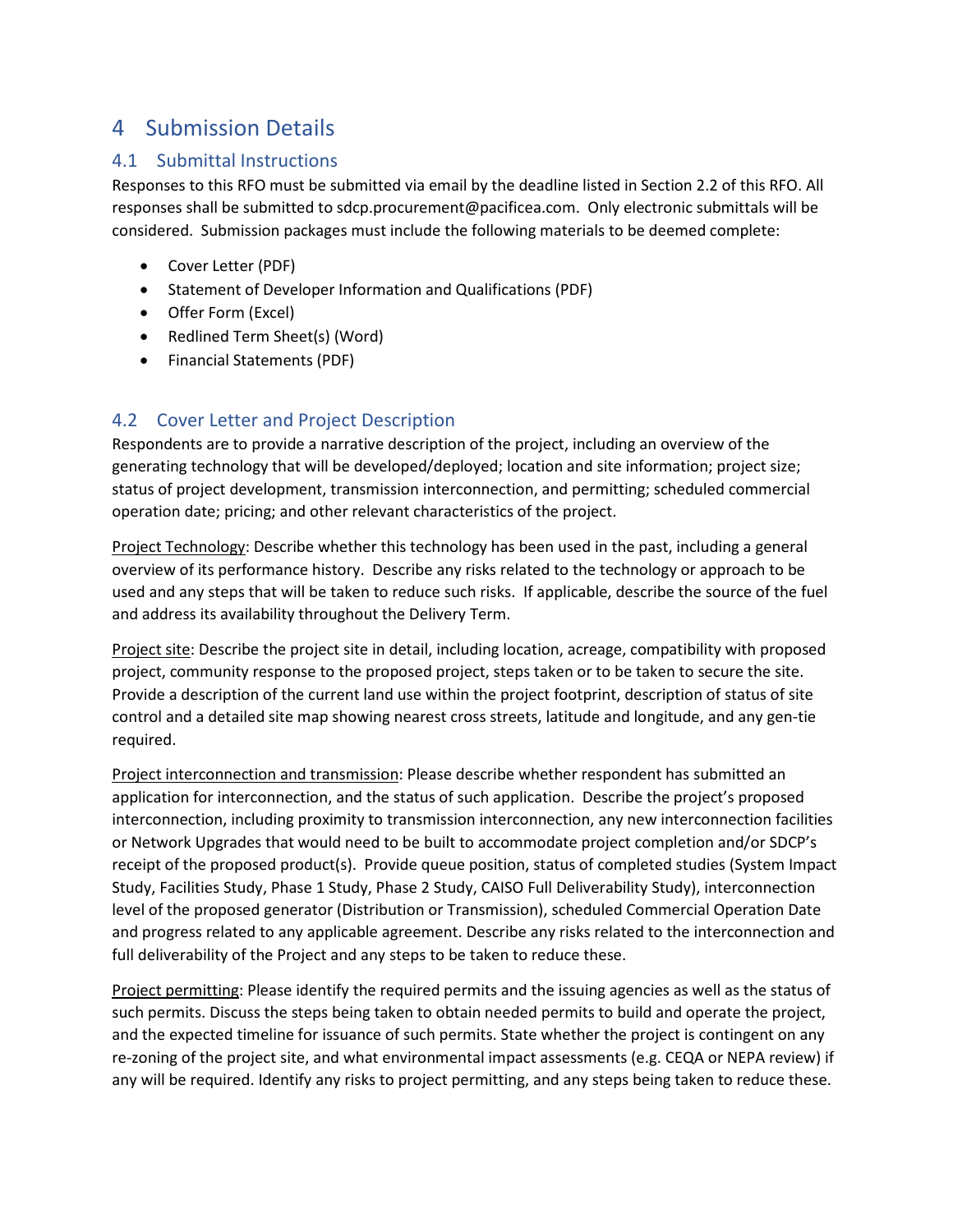Project financing: Please discuss how the project will be financed, requirements to obtain the financing, the timeline and steps to obtain the financing, any risks to obtaining financing, and any steps to be taken to reduce these.

Equipment and labor. Please discuss plans and arrangements to date for obtaining the equipment, materials, and labor required to build the project. Describe any risks related to equipment, materials and labor and any steps to be taken to reduce these. Describe whether the project will have a Project Labor Agreement and with what trades. Identify any project benefits to the SDCP communities or Disadvantaged Communities as identified in CalEnviroScreen 4.0.<sup>2</sup> Describe any benefits the project provides to the community in which it is located, including resiliency and/or benefits to CCA customers and/or Disadvantaged Communities. Indicate efforts or contractual commitments to use local labor, if applicable.

Compliance with CPUC requirements: Please describe whether and how the project complies with the requirements for firm clean resources, set forth in CPUC D.21-06-035, Ordering Paragraph 2.(b). Discuss any questions or issues that could arise with respect to such compliance and how these will be addressed.

### <span id="page-5-0"></span>4.3 Statement of Developer Information and Qualifications

Respondents shall include the following elements outlining the background and qualifications of their organization:

- A brief description of the respondent's firm, including legal form and ownership, and an identification of the size, stability, and capacity of the respondent's firm, including, at a minimum, an identification of the following:
	- o Total number of years in operation
	- o Total current number of employees
	- o Number of offices & locations
- A description of the respondent's experience developing, building, financing, and operating projects of a similar size, scope, and complexity as the project being offered in this RFO, including all of the following:
	- o Number of years the respondent has been developing relevant projects
	- o List of projects and nameplate megawatts developed by the respondent which have successfully achieved commercial operation
	- $\circ$  Total nameplate megawatts under development ; separately identify nameplate megawatts under development within the California Independent System Operator ("CAISO") balancing authority
	- $\circ$  List of the respondent's principals, employees and agents, including brief bios and extended resumes, which the respondent intends to assign to this project. The respondent shall include the anticipated role(s) of each team member, highlighting the experience of each in developing similar projects
	- $\circ$  For anticipated subcontractors (if any), the respondent shall provide background regarding each firm to which work may be subcontracted, including its experience developing, building, financing, and operating projects of a similar size, scope, and complexity as required under this RFO as well as a description of each subcontractor's role on the project. Bios and resumes of key team members from each subcontractor must also be provided.

<span id="page-5-1"></span><sup>2</sup> https://oehha.ca.gov/calenviroscreen/sb535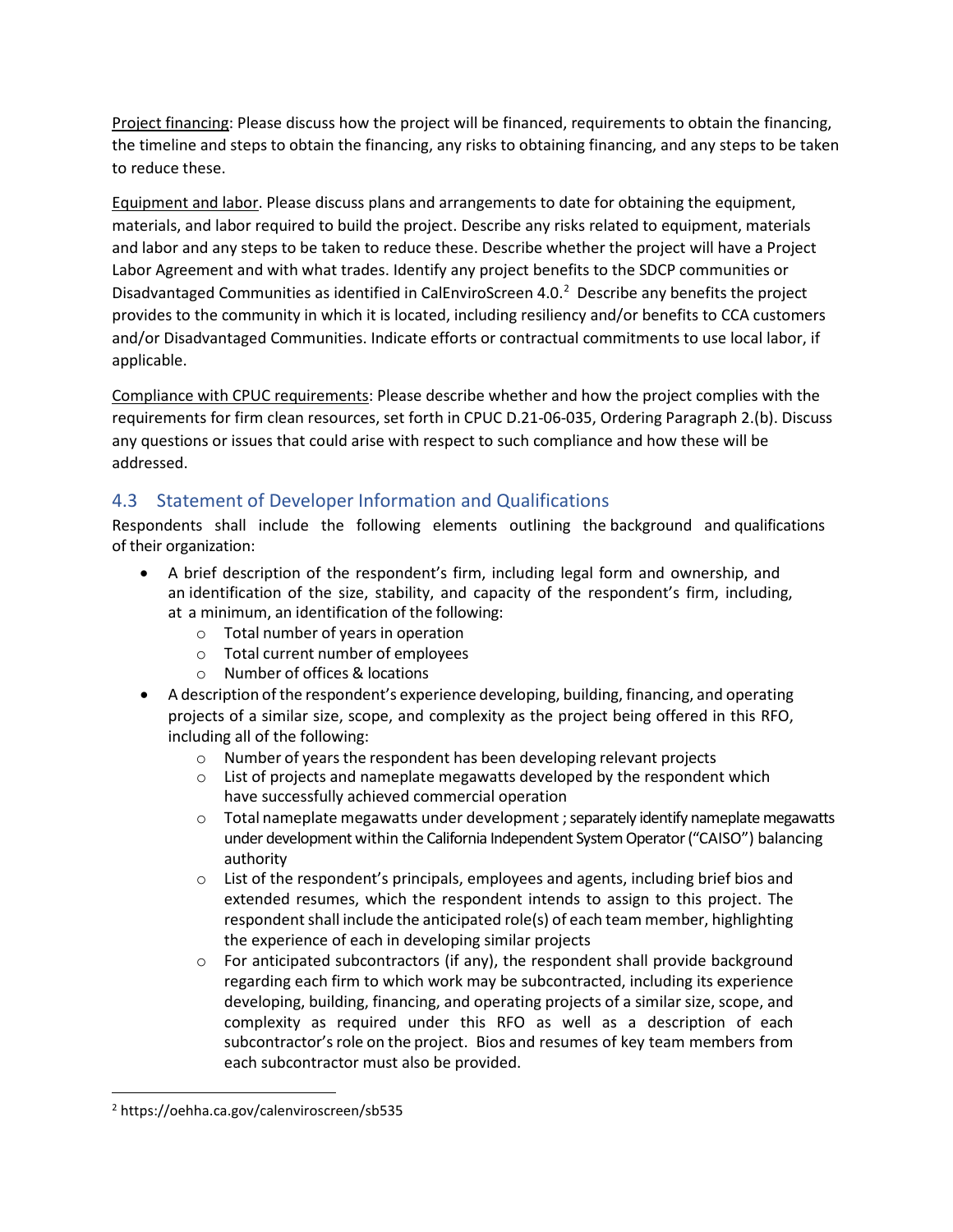#### <span id="page-6-0"></span>4.4 Offer Form

The Excel Offer Form is the primary source of data for evaluating submissions. Completing the Offer Form is mandatory, and all required fields must be completed for the submission to be considered compliant. Respondents must provide a separate Offer Form for each unique configuration that is being proposed under this RFO.

#### <span id="page-6-1"></span>4.5 Redlined Term Sheet

A draft Term Sheet is posted on the RFO Website. Respondents are to provide comments and proposed edits in Track Changes mode. Respondents should judiciously consider any proposed edits to the commercial terms reflected in the Term Sheet, as extensive changes may adversely impact proposal ranking. The Term Sheet should be filled in with primary details relating to the respondent's offer.

#### <span id="page-6-2"></span>4.6 Financial Statements

Please provide at least two recent years of audited financial statements. If the respondent is being financed by a parent company, please submit financial statements for that entity in addition to those of the respondent.

# <span id="page-6-3"></span>5 Contract Negotiations

A Term Sheet has been provided for the product requested in this RFO. During the shortlisting process, applicable pro forma agreements will be issued. Limited requests for adjustments and edits to the form agreements will be considered, provided that such requested edits are consistent with the respondent's redline edits to the Term Sheet as submitted in the RFO response package. SDCP reserves the right to negotiate modifications to purchase agreements with shortlisted parties to include other power products not originally offered as needed.

# <span id="page-6-4"></span>6 No Guarantee of Offer or Agreement

This RFO does not constitute an offer from SDCP to buy and creates no obligation to execute any agreement as a consequence of this RFO. Under no circumstances shall SDCP be bound by the terms of any Respondent's proposal nor any subsequent agreement until SDCP has obtained all necessary approvals of its management and all the conditions precedent, if any, set forth in a fully executed agreement have been satisfied or waived.

SDCP reserves the right, without qualification and in its sole discretion to: (i) select multiple Respondents or no Respondents at all, or (ii) negotiate one or more agreements on a bilateral basis outside the terms of this RFO. SDCP may at any time and for any reason decline to enter into any potential agreements with any Respondent, terminate negotiations with any Respondent, or to abandon the RFO process in its entirety. SDCP reserves the right, without qualification and sole discretion, to consider, accept, or reject a Respondent's request to replace one or more projects with another project(s) proposed by Respondent. In SDCP's sole discretion, SDCP may evaluate any such proposed replacement project(s) using the evaluation criteria as specified in this RFO or may follow any evaluation criteria or process as SDCP may determine is appropriate and in its best interest. SDCP shall not be liable to any Respondent submitting a proposal in response to this RFO. SDCP shall not be liable to any Respondent or party in law or equity for any reason whatsoever for any acts or omissions arising out of or in conjunction with this RFO. No implied or express waiver of the SDCP's rights is intended and SDCP reserves all rights.